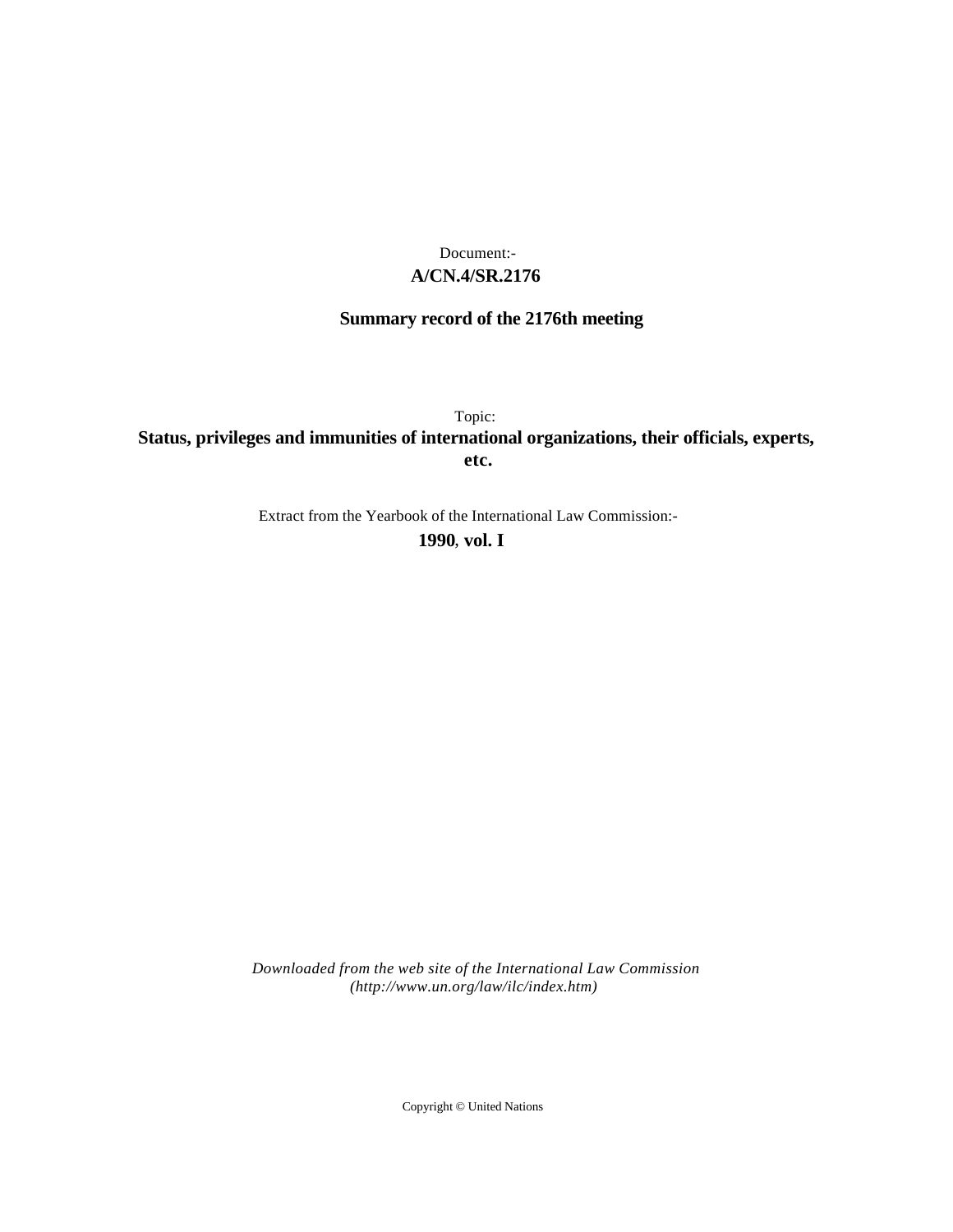on the author State was likely to temper quantitatively and qualitatively the obligation of *restitutio in integrum,* but it could not be easily applied to compensation. Retaining the criterion in the latter case would certainly be tantamount to giving a State, even a prosperous one, complete latitude in claiming that the compensation to which it was bound was excessively heavy. There again, equity must enter into play.

36. With regard to draft article 9, on interest, he noted that most members of the Commission who had spoken on the subject regarded it as essential. He did not himself have strong feelings on the question but, if article 9 were deleted, it would be necessary to incorporate a provision on interest in article 8 to avoid creating the impression that the award of interest was excluded.

37. Concerning satisfaction, which was dealt with in draft article 10, he was quite prepared to delete the reference to "punitive" damages (para. 1). Clearly, he had not intended to provide for States the type of physical punishment that might be imposed on individuals, but it did sometimes happen that arbitral tribunals awarded punitive damages as satisfaction.

38. The fact of the matter was that satisfaction existed and had a role to play. That role had been contested by Mr. Graefrath (2168th meeting), who had argued that satisfaction was primarily a diplomatic practice and rhetorical and that it was therefore open to question whether it reflected a rule of law or simply diplomatic practice. He himself could not, for a number of reasons, accept the idea that diplomatic practice was not an element from which the existence of rules of international law could be deduced. Where else did general international law come from if not from diplomatic practice? The number of disputes settled by judicial or arbitral means was negligible compared to the number of conflicts settled by diplomatic means. After all, United Nations practice was itself diplomatic, the Organization being a system of multilateral diplomacy. Diplomatic practice was, in fact, much more abundant than that referred to in the second report.

39. In paragraph 1 of article 10, he suggested that the words "moral or legal injury" be retained for the time being for lack of a better solution. He was convinced that the very purpose of satisfaction was to repair that type of injury. All internationally wrongful acts entailed legal injury. Paragraph 1 aimed to take account of the fact that cases occurred in which compensation covered satisfaction. That had been so in the first *"Rainbow Warrior"* case (see A/CN.4/425 and Add.l, para. 134), in which the Secretary-General of the United Nations had set an amount for compensation which, in the opinion of most commentators, far exceeded the damage sustained.

40. Lastly, the fault, wilful intent or negligence of the State committing the wrongful act was an essential point, as a number of members had stressed. The Commission must examine the question of fault independently of part 1 of the draft articles. The term lent itself to a number of interpretations in the case of "international delicts" and even more so in that of "international crimes".

41. He thanked members of the Commission for their observations and apologized for perhaps not having replied to all the questions raised.

42. The CHAIRMAN thanked the Special Rapporteur for his clear and detailed summing-up. He asked the Commission whether it wished to refer draft articles 8 to 10 to the Drafting Committee, it being understood that the Committee would take fully into account the comments made and opinions expressed during the discussion.

43. Mr. McCAFFREY said that, while he would not oppose referral of the draft articles to the Drafting Committee, like some other members of the Commission he had certain reservations about the approach taken in the articles. He regretted that the Commission did not have time to discuss that approach in the light of the Special Rapporteur's summing-up.

44. Mr. DIAZ GONZÁLEZ said that he agreed with Mr. McCaffrey. There were substantial differences of opinion among the members of the Commission. In his view, it would be premature to refer the articles to the Drafting Committee, but he would not oppose such referral if that were the decision of the majority of the Commission, in accordance with its usual practice.

45. Following a procedural discussion in which Mr. ARANGIO-RUIZ (Special Rapporteur), Mr. MAHIOU (Chairman of the Drafting Committee), Mr. KOROMA and Mr. BEESLEY took part, Mr. CALERO RODRIGUES, speaking on a point of order, requested that the discussion be postponed.

The CHAIRMAN, noting that the Commission had not completed its discussion of agenda item 3, suggested that it resume its consideration of the topic when the Special Rapporteur's presence made it possible to do so.

*It was so agreed.*

*The meeting rose at 1.25 p.m.*

## **2176th MEETING**

*Tuesday, 19 June 1990, at 10.05 a.m.*

## *Chairman:* Mr. Jiuyong SHI

*Present:* Mr. Al-Baharna, Mr. Al-Khasawneh, Mr. Al-Qaysi, Mr. Barboza, Mr. Barsegov, Mr. Beesley, Mr. Bennouna, Mr. Calero Rodrigues, Mr. Diaz Gonzalez, Mr. Eiriksson, Mr. Francis, Mr. Graefrath, Mr. Hayes, Mr. Koroma, Mr. Mahiou, Mr. McCaffrey, Mr. Njenga, Mr. Ogiso, Mr. Pawlak, Mr. Pellet, Mr. Sreenivasa Rao, Mr. Razafindralambo, Mr. Roucounas, Mr. Sepúlveda Gutiérrez, Mr. Solari Tudela, Mr. Thiam, Mr. Tomuschat.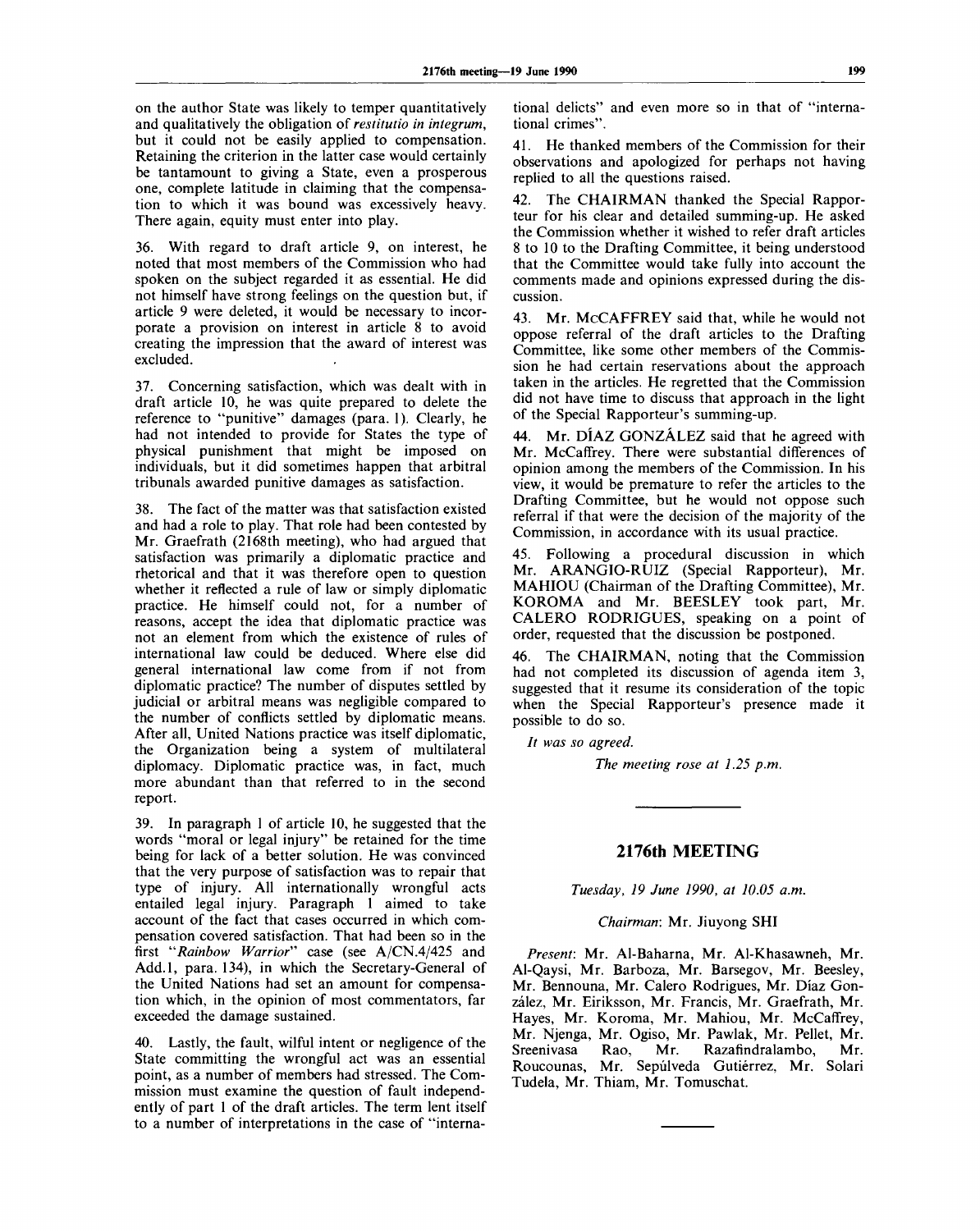#### **Relations between States and international organizations (second part of the topic) (A/CN.4/401,<sup>1</sup> A/CN.4/424,<sup>2</sup> A/CN.4/L.383 and Add.1-3,<sup>3</sup> A/CN.4/L.443, sect. G, ST/LEG/17)**

## [Agenda item 8]

FOURTH REPORT OF THE SPECIAL RAPPORTEUR

## ARTICLES 1 TO 11

1. The CHAIRMAN recalled that the Special Rapporteur had introduced his fourth report on the topic  $(A/CN.4/424)$  at the previous session,<sup>4</sup> but that it had not been discussed by the Commission due to lack of time. The Special Rapporteur's fifth report (A/CN.4/432) was now also before the Commission, but it would not be considered at the present session due to lack of time. He invited the Commission to consider the fourth report, as well as draft articles 1 to 11 contained therein, which read:

#### **PART I. INTRODUCTION**

#### *Article 1. Terms used*

**1. For the purposes of the present articles:**

*(a)* **"international organization" means an intergovernmental organization of a universal character;**

**(6) "relevant rules of the organization" means, in particular, the constituent instruments of the organization, its decisions and resolutions adopted in accordance therewith and its established practice;**

**(c) "organization of a universal character" means the United Nations, the specialized agencies, the International Atomic Energy Agency and any similar organization whose membership and responsibilities are of a world-wide character;**

- *(d)* **"organization" means the international organization in question;**
- *(e)* **"host State" means the State in whose territory:**
- **(i) the organization has its seat or an office; or**
- **(ii) a meeting of one of its organs or a conference convened by it is held.**

**2. The provisions of paragraph 1 of this article regarding the use of terms in the present articles are without prejudice to the use of those terms or to the meanings which may be given to them in other international instruments or the internal law of any State.**

## *Article 2. Scope of the present articles*

**1. The present articles apply to international organizations of a universal character in their relations with States when the latter have accepted them.**

**2. The fact that the present articles do not apply to other international organizations is without prejudice to the application of any of the rules set forth in the articles which would be applicable under international law independently of the present articles [Convention].**

**3. Nothing in the present articles [Convention] shall preclude the conclusion of agreements between States or between international organizations making the articles [Convention] applicable in whole or in part to international organizations other than those referred to in paragraph 1 of this article.**

#### *Article 3. Relationship between the present articles f Convention] and the relevant rules of international organizations*

**The provisions of the present articles [Convention] are without prejudice to any relevant rules of the organization.**

- **2 Reproduced in** *Yearbook . . . 1989,* **vol. II (Part One).**
- **3 Reproduced in** *Yearbook . . . 1985,* **vol. II (Part One)/Add.l.**

### *Article 4. Relationship between the present articles [Convention] and other international agreements*

**The provisions of the present articles [Convention!:**

**(a) are without prejudice to other international agreements in force between States or between States and international organizations of a universal character; and**

*{b)* **shall not preclude the conclusion of other international agreements regarding the privileges and immunities of international organizations of a universal character.**

## **PART II. LEGAL PERSONALITY**

## *Article 5*

**International organizations shall enjoy legal personality under international law and under the internal law of their member States. They shall have the capacity, to the extent compatible with the instrument establishing them,** *to:*

- *(a)* **contract;**
- *(b)* **acquire and dispose of movable and immovable property; and**
- **(c) institute legal proceedings.**

#### *Article 6*

**The capacity of an international organization to conclude treaties is governed by the relevant rules of that organization and by international law.**

#### **PART III. PROPERTY, FUNDS AND ASSETS**

### *Article 7*

**International organizations, their property, funds and assets, wherever located and by whomsoever held, shall enjoy immunity from every form of legal process except in so far as in any particular case they have expressly waived their immunity. It is, however, understood that no waiver of immunity shall extend to any measure of execution or coercion.**

## *Article 8*

**1. The premises of international organizations used solely for the performance of their official functions shall be inviolable. The property, funds and assets of international organizations, wherever located and by whomsoever held, shall be immune from search, requisition, confiscation, expropriation and any other form of interference or coercion, whether by executive, administrative, judicial or legislative action.**

**2. International organizations shall notify the host State of the location and description of the premises and the date on which occupation begins. They shall also notify the host State of the vacation of premises and the date of such vacation.**

**3. The dates of the notification provided for in paragraph 2 of this article, except where otherwise agreed by the parties concerned, shall determine when the enjoyment of the inviolability of the premises, as provided for in paragraph 1 of this article, begins and ends.**

### *Article 9*

**Without prejudice to the provisions of the present articles [Convention], international organizations shall not allow their headquarters to serve as a refuge for persons trying** *to* **evade arrest under the legal provisions of the host country, or sought by the authorities of that country with a view to the execution of a judicial decision, or wanted on account of** *flagrans crimen,* **or against whom a court order or deportation order has been issued by the authorities of the host country.**

### *Article 10*

**Without being restricted by controls, inspections, regulations or moratoria of any kind:**

**(a) International organizations may hold funds, gold or currency of any kind and operate bank accounts in any currency;**

*(b)* **International organizations may freely transfer their funds, gold or currency from one country to another or within any country and convert any currency held by them into any other currency;**

**(c) International organizations shall, in exercising their rights under subparagraphs (a) and** *(b)* **of this article, pay due regard to any representations made by the Government of any member State party to the present particles [Convention] in so far as it is considered that effect can be given to such representations without detriment to their own interests.**

**<sup>1</sup> Reproduced in** *Yearbook .* **. .** *1986,* **vol. II (Part One).**

**<sup>4</sup> For a summary of the Special Rapporteur's introduction, see** *Yearbook . . . 1989,* **vol. II (Part Two), pp. 133** *et seq.,* **paras. 708-726; see also** *Yearbook... 1989,* **vol. I, pp. 282-283, 2133rd meeting, paras. 2-19.**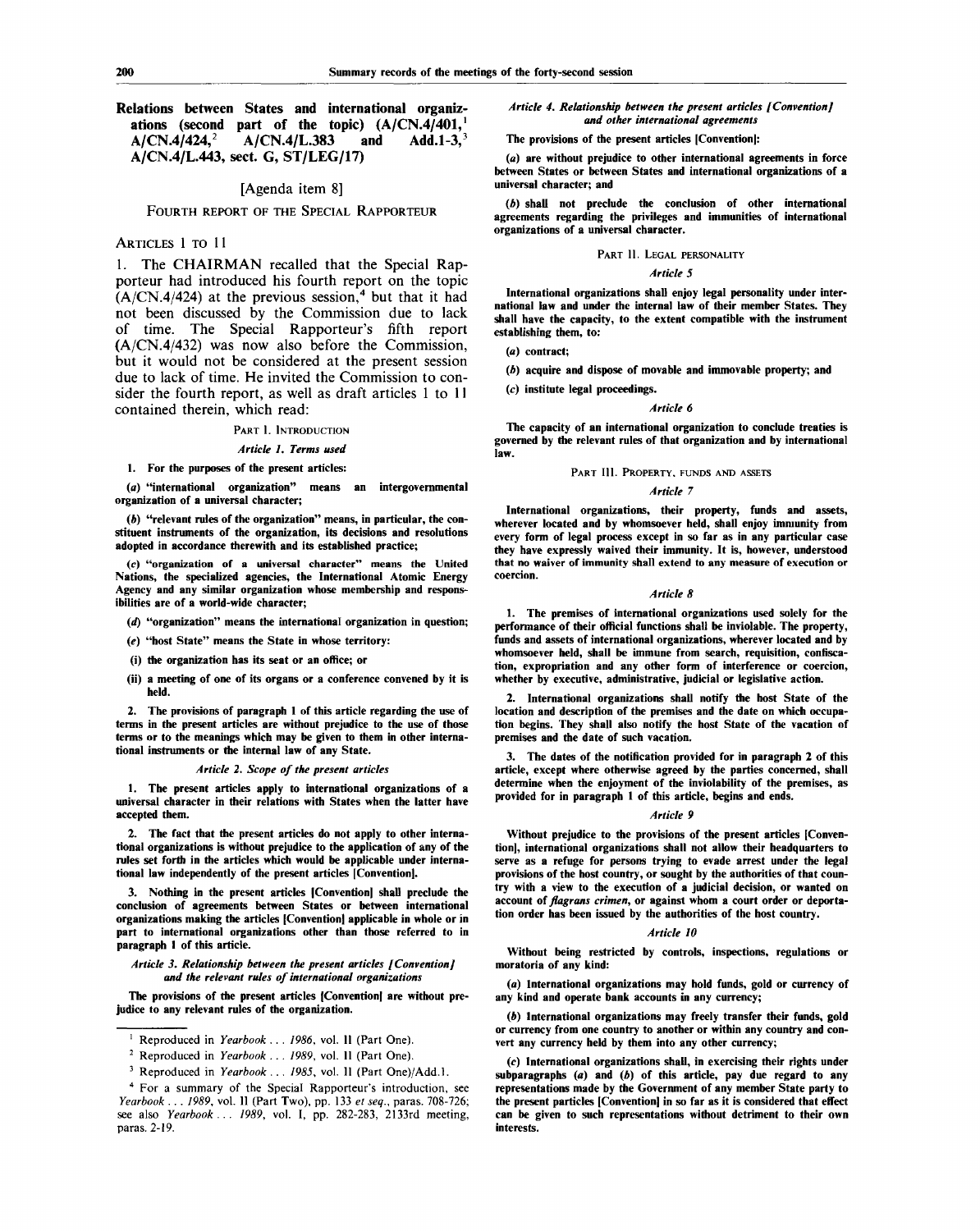## *Article 11*

**Notwithstanding the provisions of article 10, subparagraphs (a) and** *(b),* **the scope of the rights accorded may be limited, in the light of the functional requirements of the organization in question, by mutual agreement of the parties concerned.**

2. Mr. DIAZ GONZALEZ (Special Rapporteur) said that he would invite the Commission, in considering his fourth report (A/CN.4/424), also to refer to his second report,<sup>5</sup> which contained a draft article on which the Commission had not yet taken a decision. It had in fact been agreed to defer consideration of the matter pending his submission of a schematic outline of the subjectmatter to be covered by the various draft articles.<sup> $\delta$ </sup> He had accordingly submitted that schematic outline in his third report (A/CN.4/401, para. 34) and it had been approved by the Commission at its thirty-ninth session, and by the General Assembly at its forty-second session, in 1987. Furthermore, in resolutions 42/156 and 43/169, of 7 December 1987 and 9 December 1988 respectively, the General Assembly had recommended that the Commission should continue its work on the topic. In the debate held in the Sixth Committee at the Assembly's forty-second session, a large number of representatives had stressed the role of international organizations and the importance of the topic. They had welcomed the Commission's work and endorsed its request that he continue his study of the topic in accordance with the schematic outline and in the light of the exchange of views that had taken place in the Commission.<sup>7</sup> Those considerations had provided the basis for his further work on the topic and for his fourth report.

3. He also wished to place before the Commission his fifth report  $(A/CN.4/432)$ , which consisted of two parts, one dealing with the archives of international organizations, which was intended to supplement part III of the draft articles, and the other with publication and communications facilities, which were the subject of part IV of the draft. The corresponding draft articles would be set forth in an addendum to the fifth report which he would be submitting in due course.<sup>8</sup> He would introduce the fifth report when the Commission began discussing it, which he trusted would be at the next session. In the meantime, he would continue his work along the lines approved by the Commission and the General Assembly.

4. Mr. HAYES thanked the Special Rapporteur for his thought-provoking fourth report (A/CN.4/424) and said that, although the early work on the second part of the topic had covered regional as well as universal organizations, the Commission had decided at its thirty-ninth session, in 1987, that the topic should be confined to intergovernmental organizations of a universal character, the final decision in the matter to be left until later. That approach was reflected in the fourth report and was justified by the outcome of the work thus far. At its thirty-ninth session, the Commission had also agreed, with respect to methodology, that it should endeavour to combine the codification of existing rules and practice with the identification of lacunae.<sup>9</sup> As noted by the Special Rapporteur, such a course had been endorsed in the Sixth Committee of the General Assembly, thus providing the Commission with a clear direction for its work. The schematic outline submitted in the third report (A/CN.4/401, para. 34) furnished the necessary framework on the basis of which the Special Rapporteur had proceeded in preparing his fourth report.

5. There were, in his view, two theoretical questions that had to be faced, since they would inevitably influence future work on the topic. The first concerned the legal personality and legal capacity of an international organization, which he believed derived from the constituent instrument of the organization. It was none the less difficult to imagine how an international organization could be established without being vested with legal personality. Accordingly, he had no objection to the general thrust of draft article 5. It followed therefrom that States not parties to the constituent instrument could decide for themselves whether to recognize the legal personality of an international organization; and it also followed, of course, that such legal personality was independent of that recognition.

6. The second question concerned legal rights, and in particular privileges and immunities, which he believed did not derive from the fact of international personality but rather depended on the powers and functions of the organization as set forth in its constituent instrument. Thus he endorsed the view of Dominicé cited in the report (A/CN.4/424, para. 32), a view that also found support in the jurisprudence of the ICJ, particularly in such advisory opinions as those handed down in the cases concerning *Reparation for Injuries Suffered in the Service of the United Nations* (1949), the *International Status of South West Africa* (1950) and *Certain Expenses of the United Nations (Article 17, paragraph 2, of the Charter)* (1962). The first of those advisory opinions, for instance, stated that "the rights and duties of an entity such as the Organization must depend upon its purposes and functions as specified or implied in its constituent documents and developed in practice".<sup>10</sup>

7. Accordingly, he favoured the functional approach to the drafting of provisions and agreed with the Special Rapporteur's statement in the first sentence of paragraph 27 of the report. More broadly, it was his opinion that the Commission's efforts should be directed at preparing a general framework of provisions that would be common to all international organizations of a universal character but would leave other areas to be developed according to the specific purpose and functions of the organization concerned. Again, that

<sup>5</sup>  *Yearbook . . . 1985,* vol. II (Part One), p. 103, document A/CN.4/391 and Add.l.

<sup>6</sup>  *Yearbook . . . 1985,* vol. II (Part Two), p. 67, para. 267 *(d)* and *(e)-*

<sup>&</sup>lt;sup>7</sup> See "Topical summary, prepared by the Secretariat, of the discussion in the Sixth Committee on the report of the Commission during the forty-second session of the General Assembly" (A/CN.4/L.420), para. 223.

<sup>&</sup>lt;sup>8</sup> Since it was not considered by the Commission at the present session, the fifth report will be reproduced in consolidated form in *Yearbook . . . 1991,* vol. II (Part One), as document A/CN.4/438.

<sup>9</sup> See *Yearbook . . . 1987,* vol. II (Part Two), p. 52, para. 219.

<sup>10</sup>  *l.CJ. Reports 1949,* p. 180.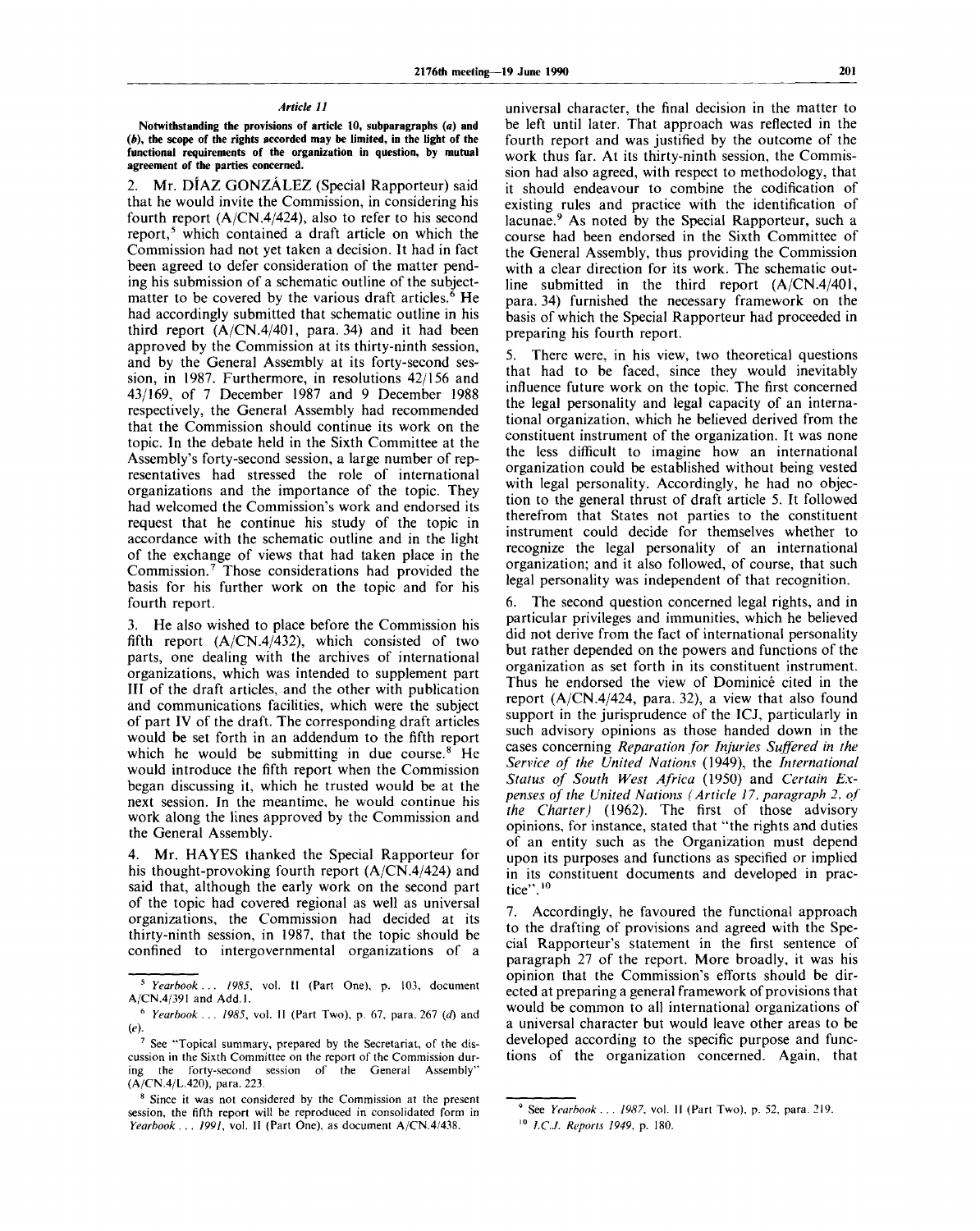seemed to be in keeping with the Special Rapporteur's suggestions (A/CN.4/424, paras. 51-52).

8. Draft article 1, on the use of terms, was necessarily of a more provisional nature than the other articles, as it would have to be reviewed in the light of the substantive provisions. So far as article 1 was concerned, therefore, at the present stage he would only discuss the definition of an international organization. Since the articles were concerned not with international organizations as such but with the relations between those organizations and States, it was necessary only to say what was meant by the expression "international organization", rather than to define what an international organization was, thus following the pragmatic approach of earlier treaties. It should, however, be possible to do so more concisely than in three subparagraphs, namely paragraph 1 *(a), (c)* and *(d)* of article 1. Those provisions could well be merged into a definition of one single term, bearing in mind article 2, on the scope of the draft.

9. He would welcome clarification both of the phrase "when the latter have accepted them", in paragraph 1 of draft article 2, and of paragraph 3 of the article.

10. Legal personality, as dealt with in draft article 5, signified, of course, primarily legal personality under international law. The reference to internal law in the first sentence of the article might therefore require adjustment. While the areas of legal capacity covered in subparagraphs *(a), (b)* and *(c)* were the ones most frequently provided for in legal instruments and acknowledged in practice—and hence were appropriate for inclusion in the article—the reference in the introductory clause to the instrument by which international organizations were established might stand in need of modification.

11. Draft article 6, which contained a practical provision dealing with treaty-making capacity, steered a sensible course between conflicting views.

12. He agreed with the statement by the Special Rapporteur *(ibid.,* para. 24) that the autonomy, independence and functional effectiveness of an international organization required some degree of immunity from legal process. The first sentence of draft article 7, which appeared in many relevant agreements, appeared to have stood the test of time, and such immunity properly covered not only the international organization, but also its property, funds and assets. The second sentence of the article, however, should be so drafted as to make it quite clear that, as in the case of diplomatic immunity, a separate waiver was required in respect of measures of execution.

13. Inviolability of premises was a *sine qua non* for the fulfilment by an international organization of its functions and, as noted in the report *{ibid.,* para. 100), such inviolability was firmly supported by both the literature and practice. The provisions of many agreements were amalgamated in paragraph 1 of draft article 8, whereby the limitation of inviolability to premises used solely for official purposes was maintained, while paragraphs 2 and 3 represented a desirable development of the law. He would none the less urge a further effort in that direction by means of a carefully worded provision

under which a State would be required to afford protection of premises—a question convincingly addressed by the Special Rapporteur in the report. It was gratifying to note that article 8 did not provide for an exception with regard to expropriation, a subject mentioned in paragraph 112 of the report.

14. He endorsed draft article 9, on the nonavailability of the premises of an international organization as a refuge.

15. Draft article 10 followed the provisions of other relevant agreements which had apparently operated satisfactorily. However, subparagraph *(c)* could perhaps be adapted to cover the situation of a host country that was not a member of the international organization. Also, the article did not deal with such matters as taxes and customs duties, which would presumably be dealt with in a later draft.

16. He wondered whether the point dealt with in draft article 11 was not already covered by article 4, on the relationship between the present articles and other international agreements.

17. The topic had been somewhat neglected during the term of office of the Commission's current members, possibly for reasons that had more to do with other topics than with any lack of concern. In view of the interest of a large number of States in the matter, however, every effort should be made to move ahead with greater expedition. He was pleased to note that the Special Rapporteur's fifth report (A/CN.4/432) was now before the Commission and looked forward to a debate on it at the next session.

18. Mr. TOMUSCHAT commended the Special Rapporteur on the clarity and precision of his fourth report  $(A/CN.4/424)$ . Although the topic might at first appear straightforward, the very purpose of the draft articles and their future place within the existing framework of relevant instruments were far from being settled. All the issues involved were already covered by the two general conventions on the privileges and immunities of the United Nations and the specialized agencies<sup>11</sup> and in the headquarters agreements concluded between the organizations and the host countries. The draft articles under consideration should therefore ultimately be aimed at overcoming the variety of legal régimes established by the many instruments in force and introduce improvements, fill in gaps and correct discrepancies, provided, of course, that the States and organizations concerned were willing to give precedence to the new legal régime that would eventually emerge. Indeed, the Commission had not been very successful in meeting a similar challenge posed by the drafting of unified rules on the status of the diplomatic courier and the diplomatic bag: the artificial distinction between a diplomatic bag and a consular bag had been maintained because it had been felt that existing treaty law could not be modified. The Commission's consideration of relations between States and international organizations would be justified only if it eventually led

<sup>&</sup>lt;sup>11</sup> 1946 Convention on the Privileges and Immunities of the United Nations (United Nations, *Treaty Series,* vol. 1. p. 15); and 1947 Convention on the Privileges and Immunities of the Specialized Agencies *(ibid.,* vol. 33, p. 261).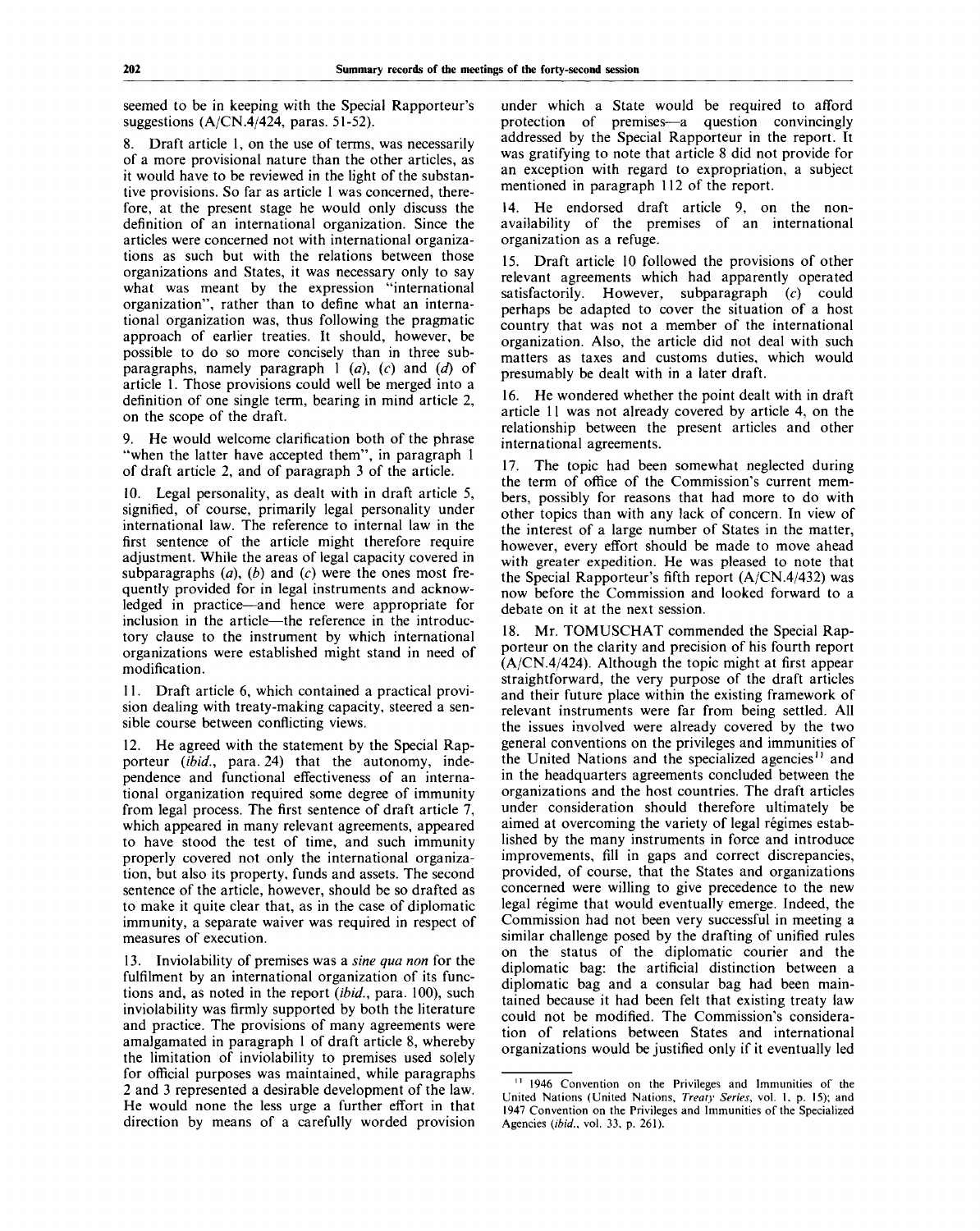to the modification of existing rules in the interest of the international community and was not a purely academic exercise.

In the light of those considerations, he disagreed with the content of draft article 4 *(a).* Indeed, the relationship between existing agreements and the present articles must be more clearly defined if the latter were to amend or supplement existing rules. However, in view of the scope and magnitude of the problems involved, it might be advisable to reconsider that issue at a later stage, just before the entire draft was completed.

20. He agreed with the Special Rapporteur that the draft should be confined to world-wide international organizations, namely those open to all States. Nevertheless, despite the view expressed by the Special Rapporteur *(ibid.,* para. 38), he believed that the commodity organizations set up under UNCTAD should not be excluded from the scope of the draft, provided they were open to all States, either as consumers or as producers, a condition that OPEC, for example, did not meet.

21. Draft article 5 was likely to be confusing, because it covered two types of legal personality, namely domestic and international. In that connection, he endorsed the comments made by Mr. Hayes and proposed that the Commission should follow the example of the EEC Treaty,  $12$  which, in article 210, provided that the Community enjoyed legal personality under international law, and then went on to grant it legal personality under the internal law of the member States. However, a single article could provide for the legal personality of international organizations under international law and for their treaty-making powers, which clearly derived from such personality. A second article could then provide for their legal personality under internal law and illustrate its scope by reference to contracts, the acquisition and disposal of property and the institution of legal proceedings.

22. The principle of the jurisdictional immunity of international organizations should not be open to challenge, for as a person under international law, and placed on the same level as the host State, they could not be regarded as being generally subordinate to the jurisdiction of local courts. However, a question did arise as to whether or not they should be subject to the same exceptions to and limitations on immunity as those applicable to States now that the doctrine of restricted immunity, as opposed to absolute immunity, had become widely accepted. The concept of absolute immunity had prevailed at the time the two general conventions on the privileges and immunities of the United Nations and the specialized agencies had been elaborated. Granting international organizations a better status than that enjoyed by States might at first glance seem questionable, but he tended to agree with the Special Rapporteur that the existing rule should not be changed, because subjecting international organizations to the jurisdiction of domestic courts, which

would automatically be the outcome of a restriction analogous to that imposed on States, would seriously impair the independence of international organizations. Accordingly, he did not agree with the exceptions enumerated by the European Committee on Legal Cooperation *(ibid.,* para. 111). Nevertheless, procedures and mechanisms must be established to enable private citizens involved in disputes with international organizations to assert their rights. Assuming that such cases lay outside the jurisdiction of domestic courts, they could perhaps be referred to arbitral bodies. At any rate, a rule must be laid down to provide for alternative remedies, because it could not be assumed that international organizations could do no wrong.

23. The general relationship between an international organization and the host country could be considered in two different ways: either an international organization enjoying legal personality under international law was generally exempt from the jurisdiction of the host country, or it enjoyed only the immunities specifically granted to it, as was the case under the existing conventions on privileges and immunities. The possibility that an international organization might claim a general exemption from national jurisdiction must be expressly ruled out in the draft articles.

24. Articles 8, 9 and 10 were acceptable, subject to minor drafting changes. The Special Rapporteur was none the less likely to run into serious difficulty at a later stage, especially in drafting general rules on taxation.

25. Mr. AL-BAHARNA thanked the Special Rapporteur for his fourth report (A/CN.4/424) and said that he supported the approach mentioned in the first sentence of paragraph 7 thereof. Nevertheless, the Commission must be very cautious in laying down general norms applicable to all international organizations, first because each organization had its own particular régime, which called for special treatment, and, secondly, because of the question of relations between the organization and the host country.

26. Draft article 3, no doubt a replica of article 3 of the 1975 Vienna Convention on the Representation of States in their Relations with International Organizations of a Universal Character, was inconsistent with the Special Rapporteur's general approach, since it seemed to imply that the proposed convention would be without effect on the law applicable to an organization. If so, the future convention would be pointless. The Commission should therefore reconsider draft article 3, which could perhaps be strengthened by a provision to the effect that the proposed convention supplemented the relevant rules of the organization. The same comments applied, *mutatis mutandis,* to draft article 4 *(a),* which was a replica of article 4 *{a)* of the 1975 Vienna Convention.

27. Except for the words "and by international law", draft article 6 was the same as article 6 of the 1986 Vienna Convention on the Law of Treaties between States and International Organizations or between International Organizations. However, the addition was welcome, because it strengthened the formulation contained in the 1986 Convention.

<sup>12</sup> See *Treaties establishing the European Communities* (Luxembourg, Office for Official Publications of the European Communities, 1987), p. 207.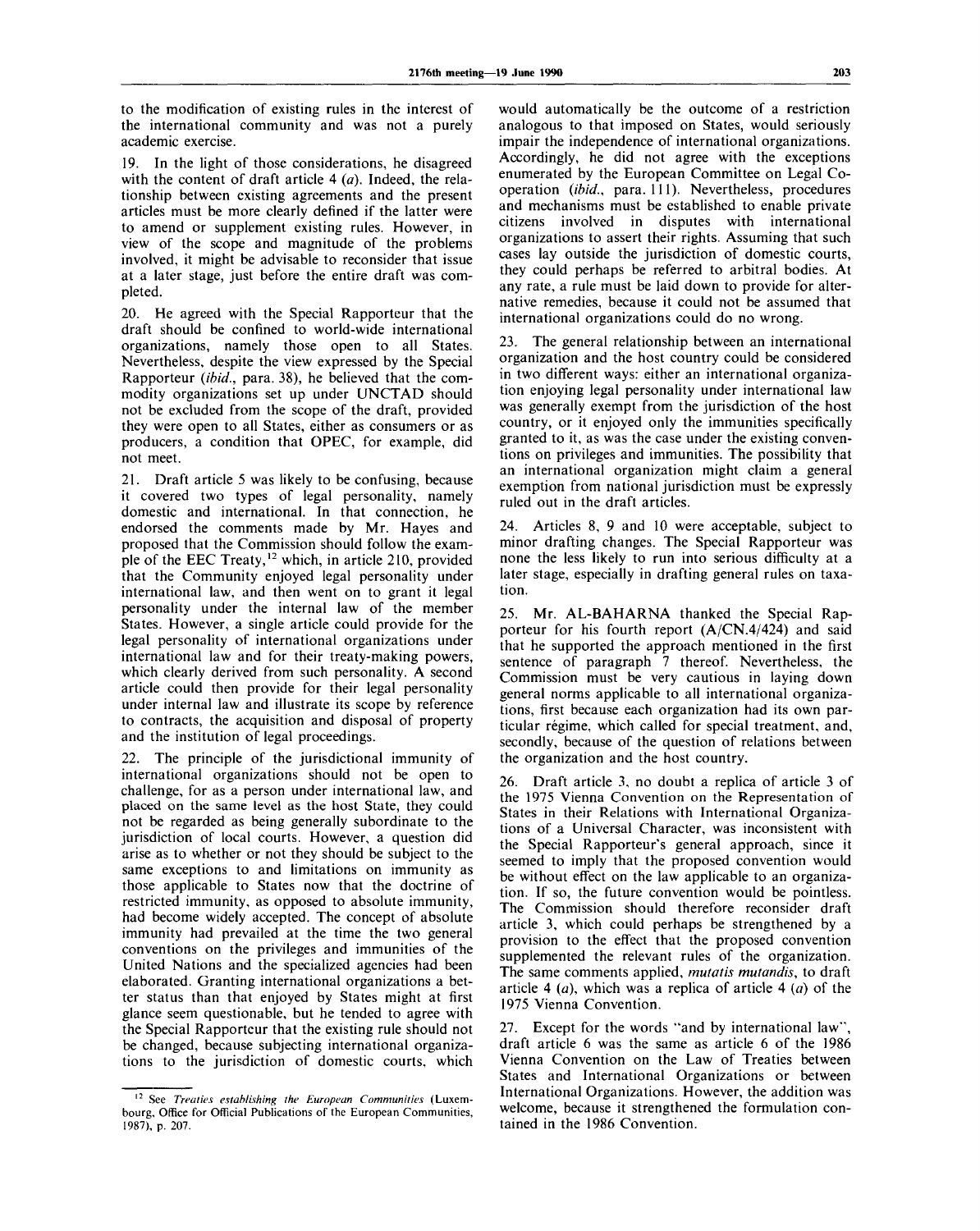28. Under international law, it was broadly accepted that the immunities and privileges of international organizations were governed by the doctrine of functional necessity. Yet the practical application of that doctrine varied from one organization to another, depending essentially on the organization's character and functions. Although the property and assets of all international organizations were immune from every form of attachment, enforcement or execution, some organizations, unlike the United Nations, enjoyed only limited immunity from suit, as was evident from their constituent instruments in the case of the International Bank for Reconstruction and Development, the International Finance Corporation and the International Development Association, for example. In that respect, he had misgivings about the formulation of draft article 7, which appeared to go against the constituent instruments of those international financial institutions. On the other hand, he had no substantive objection to the way in which the article covered immunity of property. Article 7 should therefore be divided into two parts, the first providing for immunity from suit in accordance with the relevant rules of the constituent instrument, and the second providing for immunity of property from legal process. As for the operation of the doctrine of waiver, the provision should be further strengthened by replacing the second sentence of article 7 by the following clause: "Waiver of immunity from legal process shall not be held to imply waiver of immunity in respect of the execution of the judgment or order, for which separate waiver shall be necessary."

29. With regard to draft article 8, he agreed with the Special Rapporteur that the inviolability of the premises of international organizations was not based on extraterritoriality, but was a right inherent in personality. In the legal literature, it was recognized that all the principles on diplomatic inviolability applied to the premises of international organizations. According to State practice, inviolability of such premises meant that States must not only refrain from entering them, but also protect them from any threat or disturbance. However, the wording proposed by the Special Rapporteur for the first sentence of paragraph 1 differed from the stipulation in article 22, paragraph 1, of the 1961 Vienna Convention on Diplomatic Relations that "The premises of the mission shall be inviolable". He preferred the latter formulation, because the phrase 'used solely for the performance of their official functions" might restrict the inviolability of international organizations. The Special Rapporteur himself acknowledged in the report that "all the principles on diplomatic inviolability are applicable to the premises of international organizations" *(ibid.,* para. 100). The Commission should therefore reconsider paragraph 1 of article 8. It should also incorporate in the article the rule that no agent of the host State could enter the premises of an international organization without its consent. A provision to that effect would underscore the principle of inviolability, and would be in accord with the 1961 Vienna Convention.

30. He agreed with the principle underlying draft article 9, namely that international organizations should not become a safe haven for fugitives from justice or for criminal offenders. He was unsure, however, whether the provision should be so detailed and, in particular, thought it better to remove the reference to persons "wanted on account of *flagrans crimen".* The concept of *flagrans crimen* did not necessarily prevail in all countries; moreover, such persons might be included among those "trying to evade arrest under the legal provisions of the host country". The last phrase, "or against whom a court order or deportation order has been issued by the authorities of the host country", was slightly obscure and could be replaced by the formula "or against whom a deportation order has been issued by the courts of the host State", which would fully meet the needs of the host State.

31. He had no objection to draft article 10, but draft article 11 was unnecessary. The effect of article 11 would be to introduce an element of uncertainty as to the scope of article 10, and make it difficult in some cases to determine which "functional requirements" should be taken into consideration for the purpose of limiting the provisions of article 10 *(a)* and *(b).* The fiscal autonomy and independence enjoyed by international organizations made it pointless to include a provision such as article 11.

The CHAIRMAN, speaking as a member of the Commission, said that he welcomed the Special Rapporteur's pragmatic approach, which reflected the Commission's decision to concentrate on the formulation of specific draft articles and to avoid protracted discussion of a doctrinaire, theoretical nature. He agreed with the view referred to in paragraph 7 of the fourth report (A/CN.4/424) that the draft articles should not be confined to the consolidation and codification of the existing legal régime—which was already embodied in a number of legal instruments but should also endeavour to remedy the shortcomings of that régime, as experienced over the years by international organizations in their relations with host countries. If international organizations were to function effectively and fulfil the purposes for which they had been established, it was essential to make good the existing deficiencies.

33. The Special Rapporteur wisely avoided any precise definition of international organizations in paragraph 1 *(a)* of draft article 1, for no two organizations had identical purposes and functions. It was enough to equate them with intergovernmental organizations within the meaning of the 1986 Vienna Convention on the Law of Treaties between States and International Organizations or between International Organizations and the 1975 Vienna Convention on the Representation of States in their Relations with International Organizations of a Universal Character. However, the words "of a universal character" in paragraph 1 *(a),* and also in paragraph 1 of article 2, should be placed in square brackets, for as the Special Rapporteur pointed out *(ibid.,* para. 20) the Commission had concluded that the study of the topic should include regional organizations. The adjective "relevant" in paragraph 1 *(b)* was unnecessary, since the meaning of the expression "rules of the organization" was the same as in the 1986 Vienna Convention. Deleting that